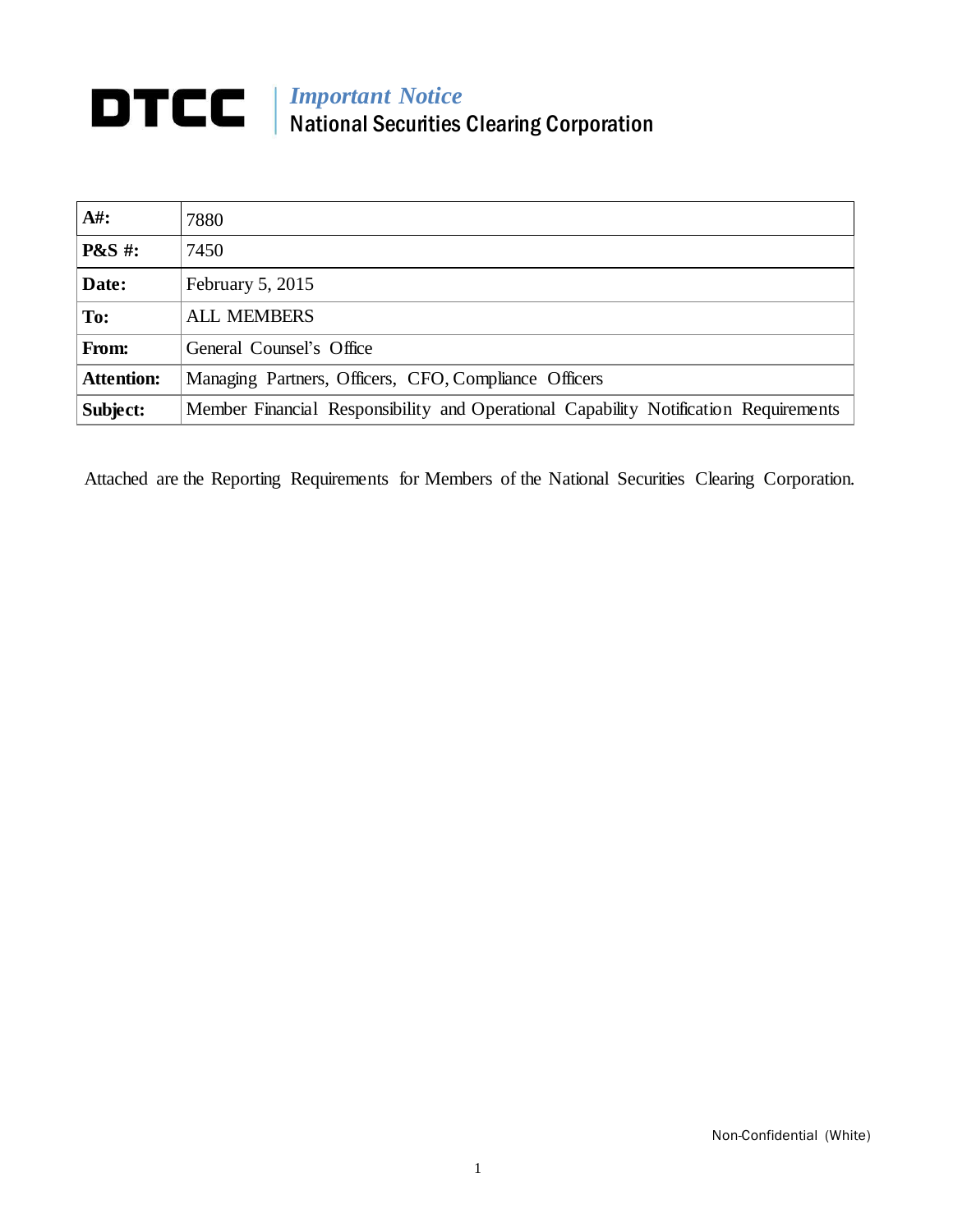As of January 2015

# **Important Reporting Requirements: NSCC**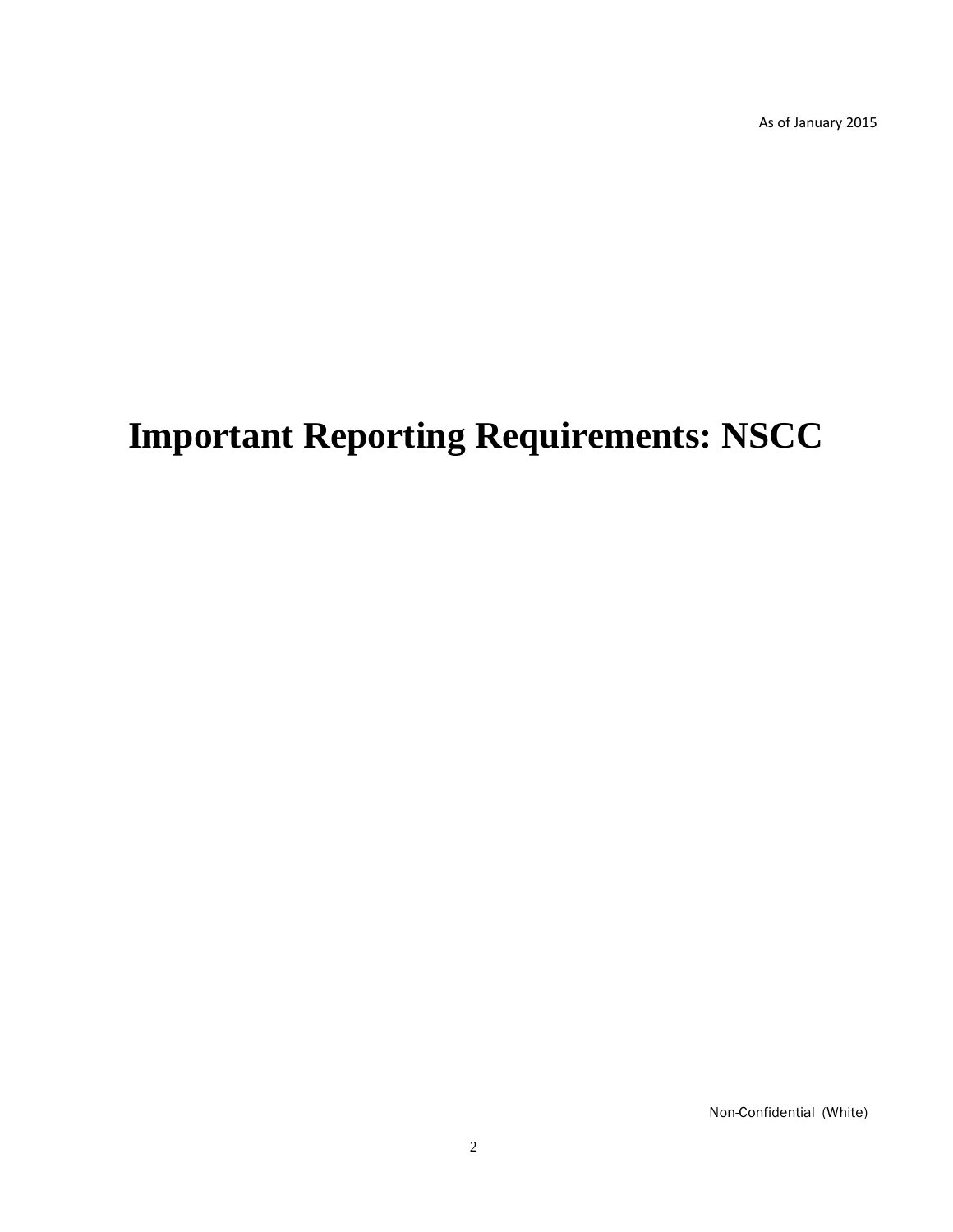## **Table of Contents**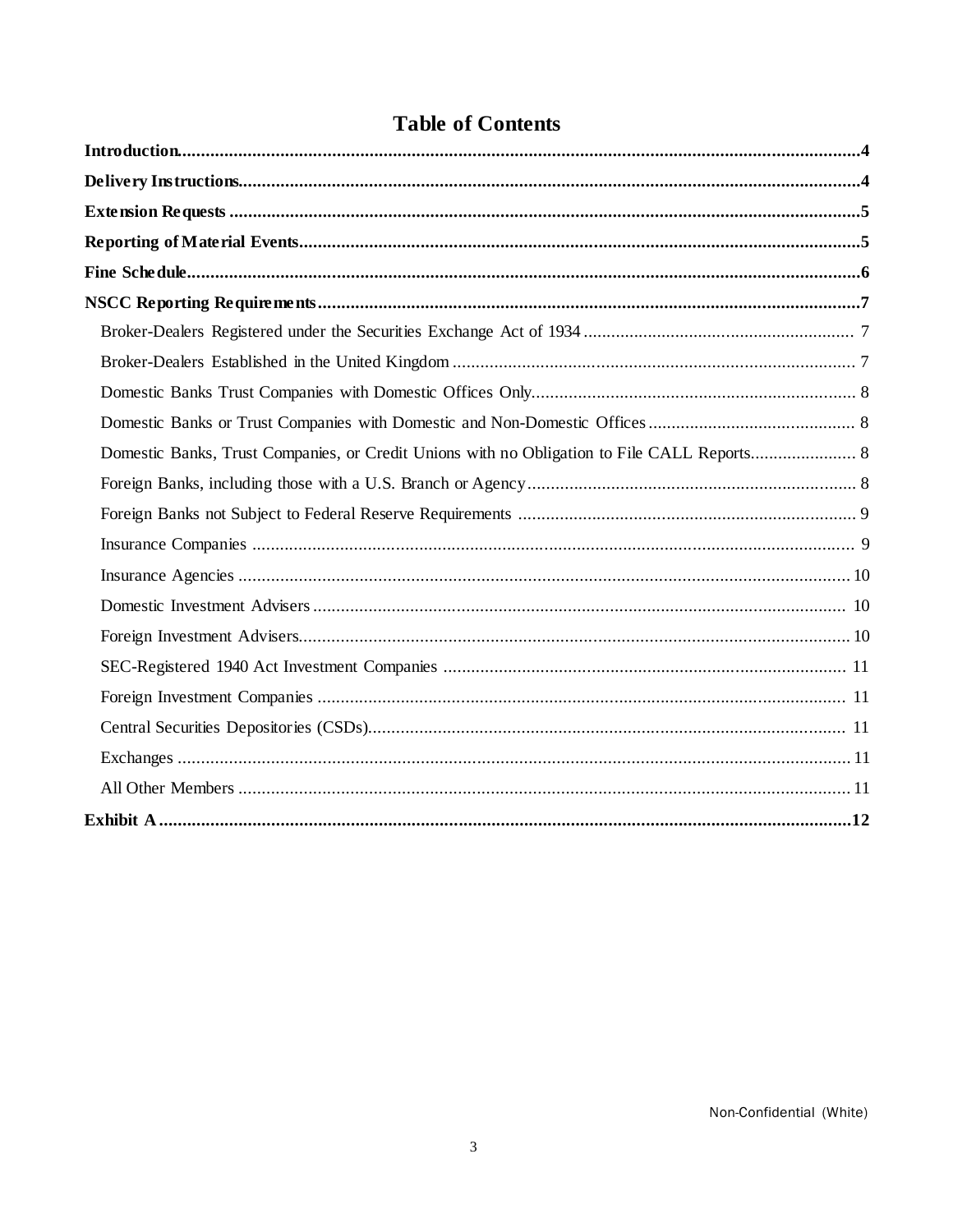#### **Introduction**

Pursuant to the Rules and Procedures (the "Rules") of the National Securities Clearing Corporation ("NSCC" or "the Corporation"), Members are required to submit certain information, including ongoing financial, operational, and regulatory reports. Please note that all amendments or addenda to such reports or information must be submitted to NSCC concurrently with their submission to the applicable primary regulator, or as soon as practicable if not filed with a regulator.

Those Members that fail to comply with these requirements may be subject to disciplinary sanctions including, but not limited to, fines. Pursuant to regulatory requirements, all fines imposed by NSCC against a full Member, and fines above \$2,500 imposed against a limited Member, are subsequently reported to the U.S. Securities and Exchange Commission.

Pursuant to NSCC's Rules, Members must demonstrate to NSCC that the Member has adequate financial and operational capability to meet all of its anticipated obligations to the Corporation. The Rules also require that Members furnish to the Corporation adequate assurances of their financial responsibility and operational capability, as the Corporation may at any time deem necessary.

The attached schedule provides guidelines to firms for submission of ongoing financial and regulatory reports pursuant to Rule 2B. **Members are urged to review the attached schedule and incorporate the indicated filing deadlines into their internal procedures.**

**The Rules can be obtained on NSCC's website at** :<http://www.dtcc.com/legal/rules-and-procedures.aspx>**.**

DTCC offers enhanced access to all important notices via a Web-based subscription service. The notification system leverages RSS Newsfeeds, providing significant benefits including real-time updates and customizable delivery. To learn more and to set up your own DTCC RSS alerts, visit [http://www.dtcc.com/subscription\\_formphp](http://www.dtcc.com/subscription_formphp) .

#### **Delivery Instructions**

Please send all required financial information **in electronic form** by the due date to the following e-mail address:

#### [Credit-MarketRisk@dtcc.com](mailto:Credit-MarketRisk@dtcc.com)

Please provide the following information in the "subject" line: Member Name, Reporting Period Covered, and Type of Report

**NSCC highly recommends that all financial information be provided in electronic form to ensure receipt.** However, additional options are listed below:

1) By mail (return receipt recommended) to: The Depository Trust & Clearing Corporation P.O. Box 5082 Bowling Green Station New York, New York 10274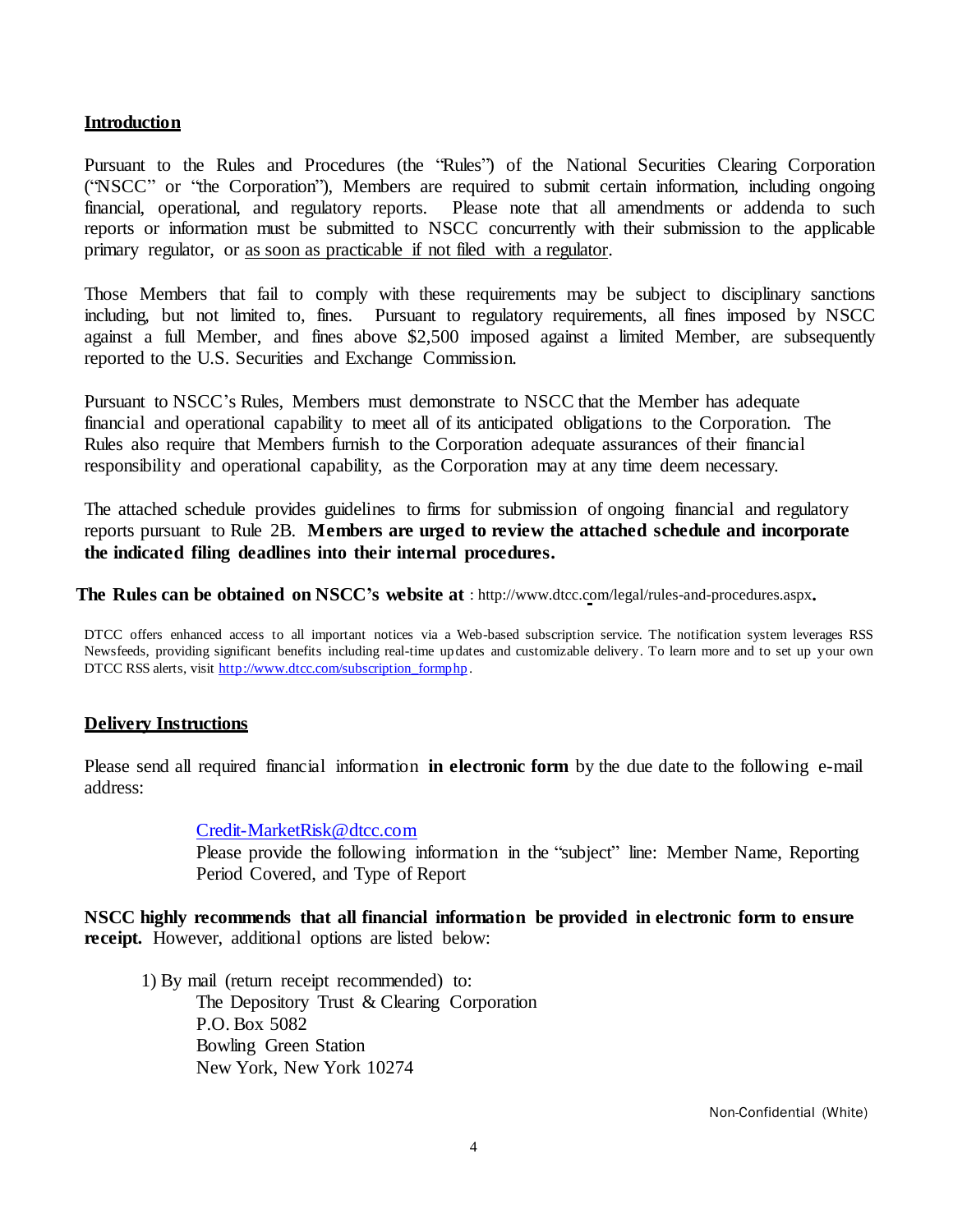- 2) By facsimile to: (201) 533-6641, Attn: CRU
- 3) By overnight delivery only to: The Depository Trust & Clearing Corporation (DTCC) 55 Water Street Attn: CRU New York, New York 10041

Members and limited Members that submit identical reports to FICC and DTC need not submit duplicate reports to NSCC as long as they identify NSCC among the names of the clearing agencies to which the submission relates.

#### **Extension Requests**

If it has been determined that a deadline cannot be met for legitimate reasons, the Member must provide a formal request for extension **prior to the due date** via e-mail to [credit-marketrisk@dtcc.com](mailto:credit-marketrisk@dtcc.com) stating the reason an extension is needed and the proposed submission date. Broker-dealers must also provide a copy of their regulator's letter approving the extension.

#### **Reporting of Material Events**

NSCC Members and limited Members are required to timely notify the Corporation of material events that may impact the Member's financial and operational capability 90 days prior to the change taking effect. Such events include, but are not limited to:

- Material change in ownership, control, or management;
- Material organizational changes including mergers, acquisitions, changes in corporate form, and/or name changes;
- Material change in business lines, including but not limited to, new business lines undertaken;
- Decreases of 25% or greater in excess net capital (broker/dealers) or net worth (banks);
- Participation as a defendant in litigation, which could reasonably have a direct negative impact on the Member's financial condition or ability to conduct business.

If notice cannot be given 90 days in advance for a particular reason (e.g., the Board did not approve or regulators did not authorize the change 90 days prior to the effective date), NSCC Members and limited Members must provide written documentation along with the notification demonstrating that the timeframe for the notice provided to NSCC is reasonable given the specific facts. This will permit NSCC to determine in advance whether a violation of Rule 2B of NSCC's rules has occurred.

Questions regarding the information Members are required to provide under NSCC's Rules should be addressed to your Relationship Manager, or you can call the Relationship Management Hotline at (212) 855-4155.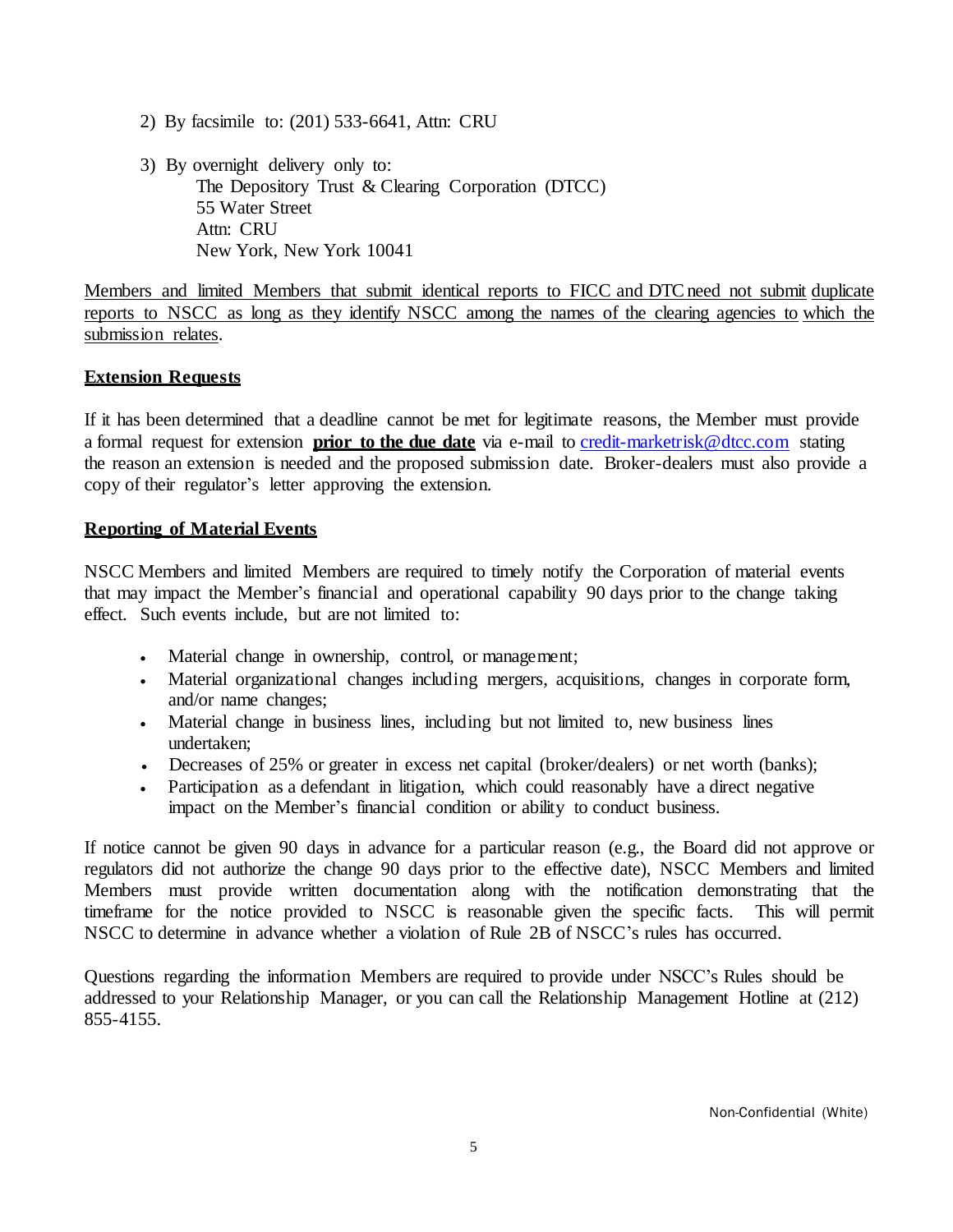Questions regarding fines imposed by NSCC should be addressed to the Compliance Department Hotline at (212) 855-8030.

#### **Fine Schedule**

#### Failure to Timely Provide Financial and Related Information

| Request for information* | First    | Second   | Third    | Fourth   |
|--------------------------|----------|----------|----------|----------|
|                          | Occasion | Occasion | Occasion | Occasion |
| Reports/Information**    | \$300    | \$600    | \$1,500  | ***      |

\* Fines to be levied for offenses within a moving twelve-month period beginning with the first occasion.

\*\* For purposes of this Fine Schedule, "Reports/Information" shall mean the financial, regulatory and other information required to be submitted within a specified deadline to the Corporation.

\*\*\* Fourth or more occasion fines will be determined by the Corporation with the concurrence of the Board of Directors.

If the Member's late submission applies to more than one DTCC clearing agency subsidiary, the fine amount will be divided equally among DTCC's clearing agencies. Where the Member is a Participant of DTC and is a common Member of one or more of the other clearing agencies, the fine will be collected by DTC and allocated equally among the other clearing agencies, as appropriate. If the Member is not a DTC Participant, but is a common Member between the other clearing agencies, NSCC will collect the fine and allocate the appropriate portion to the other clearing agencies.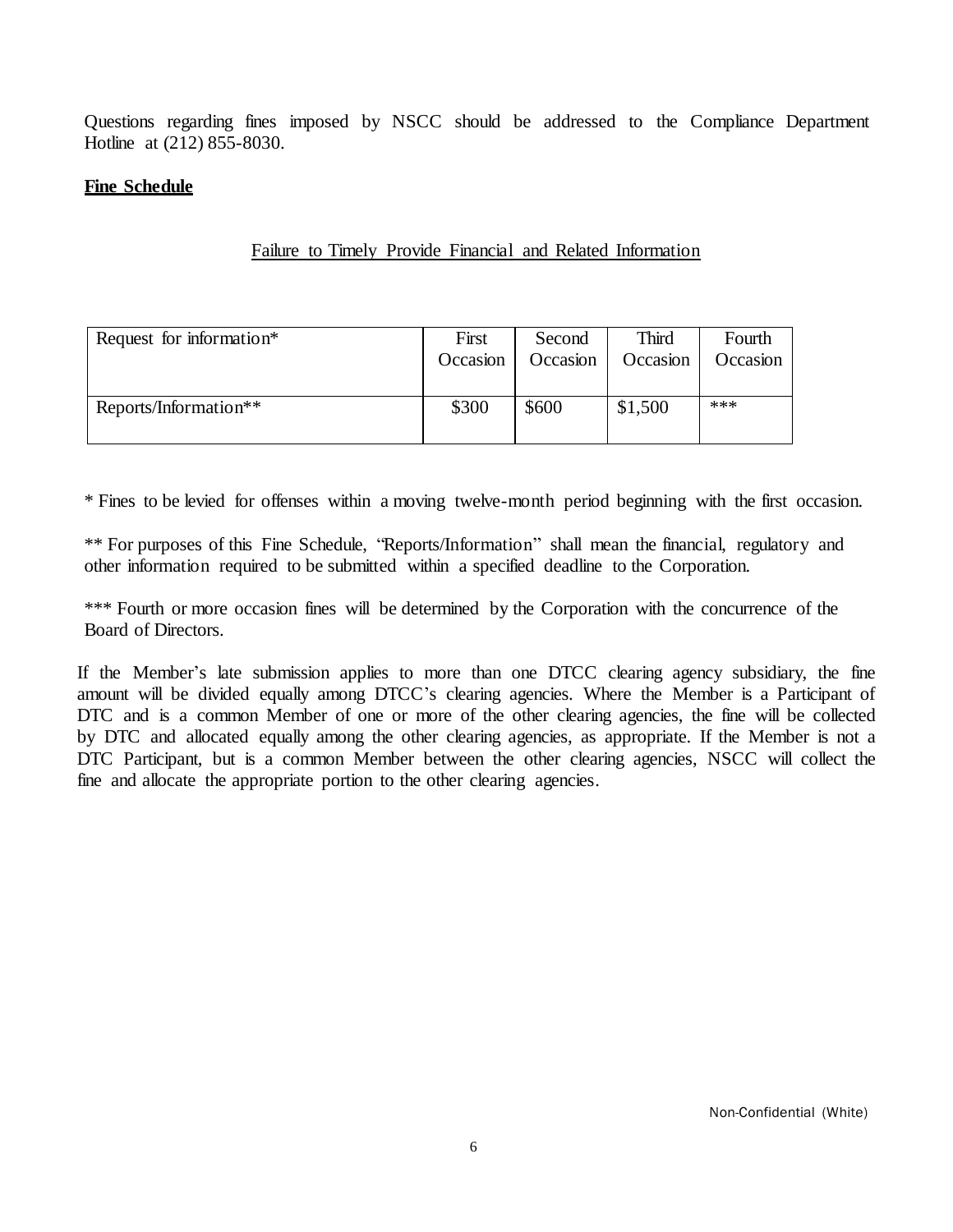### **NSCC Submission Deadlines 1**

This schedule does not apply to limited Members admitted under Addendum B, Sections 5-13 (Municipal Comparison Only Member, Data Services Only Member, Commission Billing Member, Settling Bank Only Member, Third Party Administrator Member, Investment Manager/Agent Member, AIP Member, AIP Settling Bank Only Member, Third Party Provider Member) and Members admitted under Rule 61 - International Link.

#### **I. Brokers or Dealers Registeredunder the Securities Exchange Act of 1934**

- A. Full confidential version of the annual audited financial statements<sup>2</sup>, including report on internal controls: **70 calendar days after fiscal year-end**
- B. FOCUS or FOGS reports 3 : **20 business days after month-end**
- C. Supplemental report required to be filed pursuant to SEC Rule 17a-11 or 17 C. F. R. Sec. 405.3: **Submitted concurrently with submission to the SEC**
- D. Copy of any regulatory notification required to be made when a Member's capital or other financial requirements fall below prescribed levels: **Submitted concurrently with submission to the applicable primary regulator**
- E. Extension request, if applicable
- F. Regulatory extension approval letter, if applicable

#### **II. Brokers or Dealers Established in the United Kingdom**

- A. Full confidential version of the annual audited financial statements<sup>2</sup>, including report on internal controls: **70 calendar days after fiscal year-end**
- B. FOCUS/FSA reports: **20 business days after month-end**
- C. Extension request, if applicable
- D. Regulatory extension approval letter, if applicable

<sup>1</sup> In all cases where a due date falls on a day that is not an NSCC business day, the due date shall be deemed to be the first NSCC business day immediately thereafter. **Any Member that is unable to comply with NSCC 's reporting requirements because of special**  circumstances must inform NSCC by e-mail to [Credit-MarketRisk@dtcc.com](mailto:Credit-MarketRisk@dtcc.com) in advance of the date by which the report would **otherwise be due.**

 $2^2$  If a Member is admitted with a guarantee, the Member's annual audited financial statements, as well as annual audited financial statements for the guarantor, must be provided. The Member's timeframe is as designated for that Member's entity type; the guarantor's timeframe is as designated for that guarantor's entity type. If annual audited financial statements ofthe Member or its guarantor are not available, NSCC in its sole discretion may accept consolidated financial statements prepared at the parent level. If parent company audited consolidated financials are accepted by NSCC, they must be provided to NSCC no later than 30 days following the date of the auditor's opinion letter.

 $3$  If a Member files its FOCUS report electronically with FINRA or CHX, and has authorized the primary regulator to forward the report to NSCC, then the Member need not file another copy with NSCC, unless notified by NSCC. These Members must, however, submit all other reports (including extension letters) to NSCC.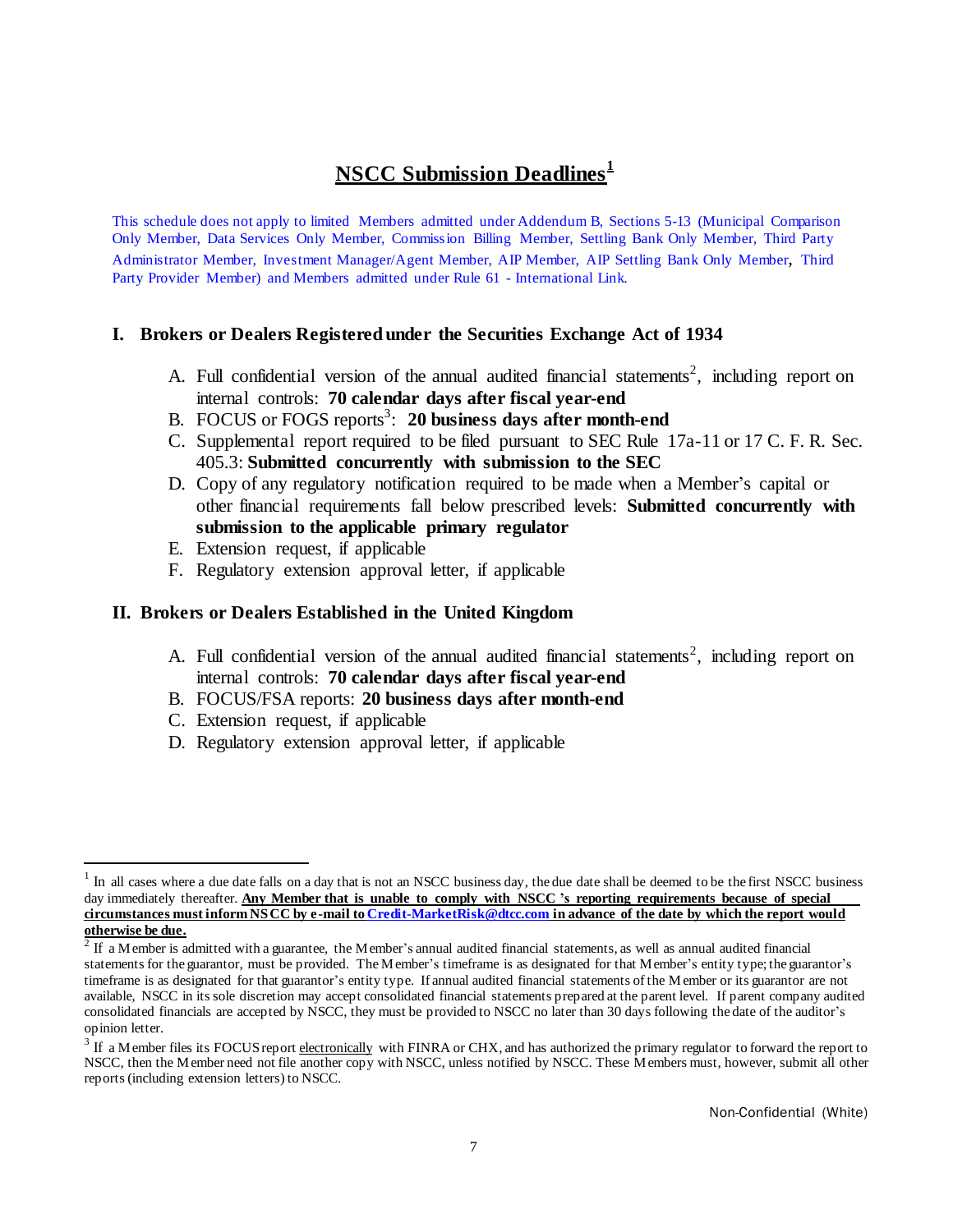#### **III. Domestic Banks or Trust Companies with Obligation to File CALL Reports with Domestic Offices Only**

- A. Full confidential version of the annual audited financial statements 2 : **100 calendar days after fiscal year-end**
- B. Quarterly CALL Report: **35 calendar days after quarter-end**
- C. Copy of any regulatory notification required to be made when a Member's capital or other financial requirements fall below prescribed levels: **Submitted concurrently with submission to the applicable primary regulator**
- D. Extension request, if applicable

#### **IV. Domestic Banks or Trust Companies with Obligation to File CALL Reports with Domestic and Non-Domestic Offices**

- A. Full confidential version of the annual audited financial statements 2 : **100 calendar days after fiscal year-end**
- B. Quarterly CALL Report: **45 calendar days after quarter-end**
- C. Copy of any regulatory notification required to be made when a Member's capital or other financial requirements fall below prescribed levels: **Submitted concurrently with submission to the applicable primary regulator**
- D. Extension request, if applicable

#### **V. Domestic Banks, Trust Companies, or Credit Unions with No Obligation to File CALL Reports**

- A. Full confidential version of the annual audited financial statements 2 : **100 calendar days after fiscal year-end**
- B. Unaudited Monthly, Quarterly, or Semi-Annual Financial Information (as applicable) as filed with the Member's state or federal regulatory authority: **35 calendar days after period-end**
- C. Copy of any regulatory notification required to be made when a Member's capital or other financial requirements fall below prescribed levels: **Submitted concurrently with submission to the applicable primary regulator**
- D. Extension request, if applicable

#### **VI. Foreign Banks, including those with a U.S. Branch or Agency**

- A. Full confidential version of the annual audited financial statements 2 : **5 months after fiscal year-end**
- B. Quarterly Financial Statements for the Foreign Bank: **75 calendar days after quarterend**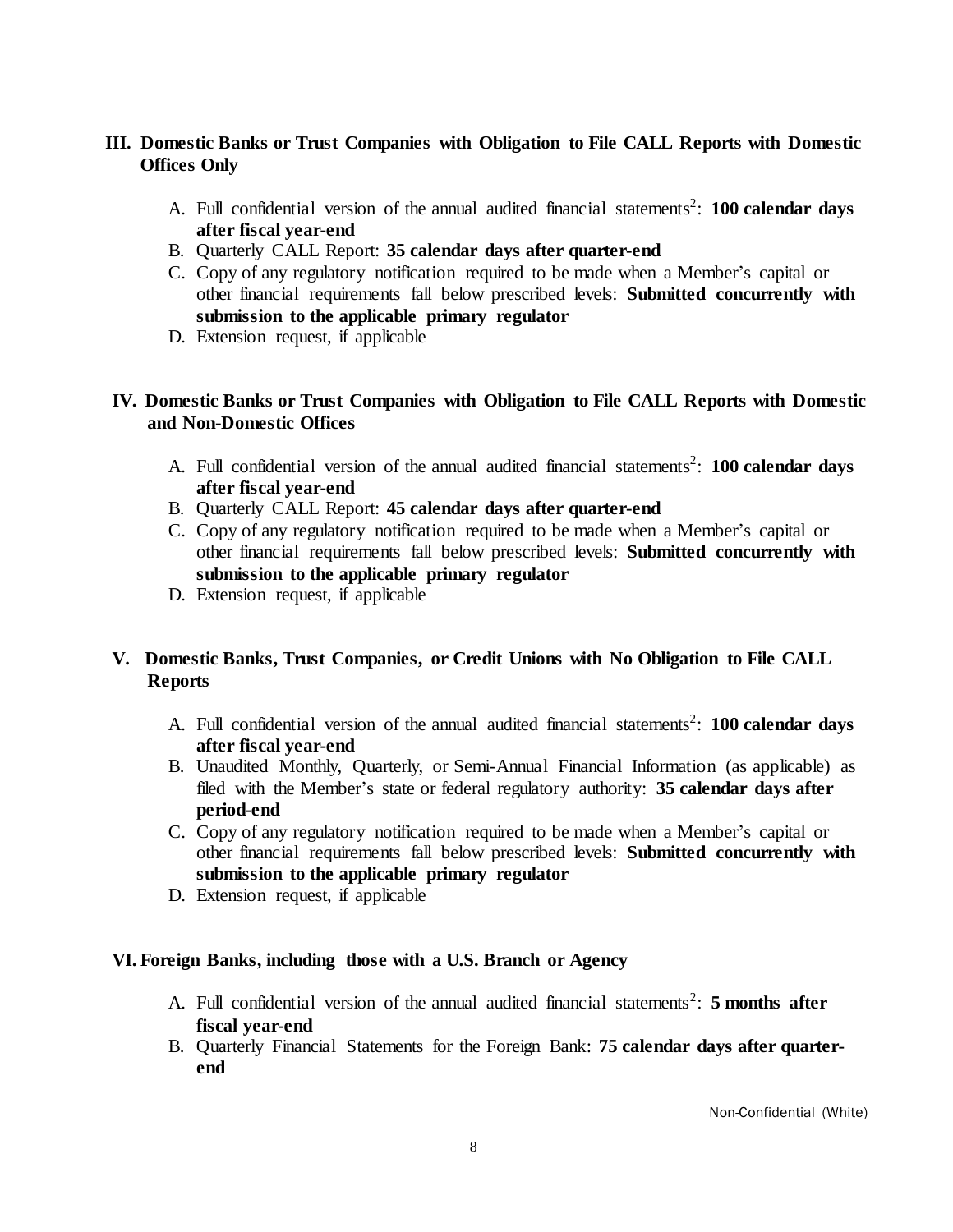- C. Copy of any regulatory notification required to be made when a Participant's capital levels or other financial requirements fall below prescribed levels: **Submitted concurrently with submission to the applicable primary regulator**
- D. Extension request, if applicable

#### **VII. Foreign Banks not Subject to Federal Reserve Requirements**

- A. Full confidential version of the annual audited financial statements 2 : **5 months after fiscal year-end**
- B. Quarterly Report of Assets and Liabilities of U.S. Branches and Agencies of Foreign Banks on Form FFIEC 002/002S: **75 calendar days after quarter-end**
- C. Quarterly Exhibit A (see Appendix): **75 calendar days after quarter-end**
- D. Copy of any regulatory notification required to be made when a Member's capital or other financial requirements fall below prescribed levels: **Submitted concurrently with submission to the applicable primary regulator**
- E. Notice in writing if the Member has become subject to a disciplinary action by its home country regulator: **Within 2 business days of becoming subject to the disciplinary action**
- F. Final current version (including any revisions made during the year) of the Member's risk management ("RM") procedures, which should include the identification of threats and risk elements associated with the Member's major business segments and operations, e.g. credit risks, market exposure, liquidity management, and operational risks, governance structure, regulatory requirements, internal control requirements, and monitoring processes: **5 months after fiscal year-end**
- G. Narrative of any material changes that have occurred in Member's RM procedures: **5 months after fiscal year-end, and within 30 calendar days of any material change in RM procedures**
- H. Final current version (including any revisions made during the year) of the Member's business continuity/disaster recovery procedures ("BC/DR"), which should include the identification of major vulnerability associated with business disruption, regulatory requirements related to disaster recovery, business processes that are critical that must be recovered in order to support businesses, information regarding back-up sites for technology and processing capabilities and personnel, internal oversight and controls related to disaster recovery: **5 months after fiscal year-end**
- I. Narrative of any material changes that have occurred in BC/DR procedures: **5 months after fiscal year-end, and within 30 calendar days of any material change in BC/DR procedures**
- J. Extension request, if applicable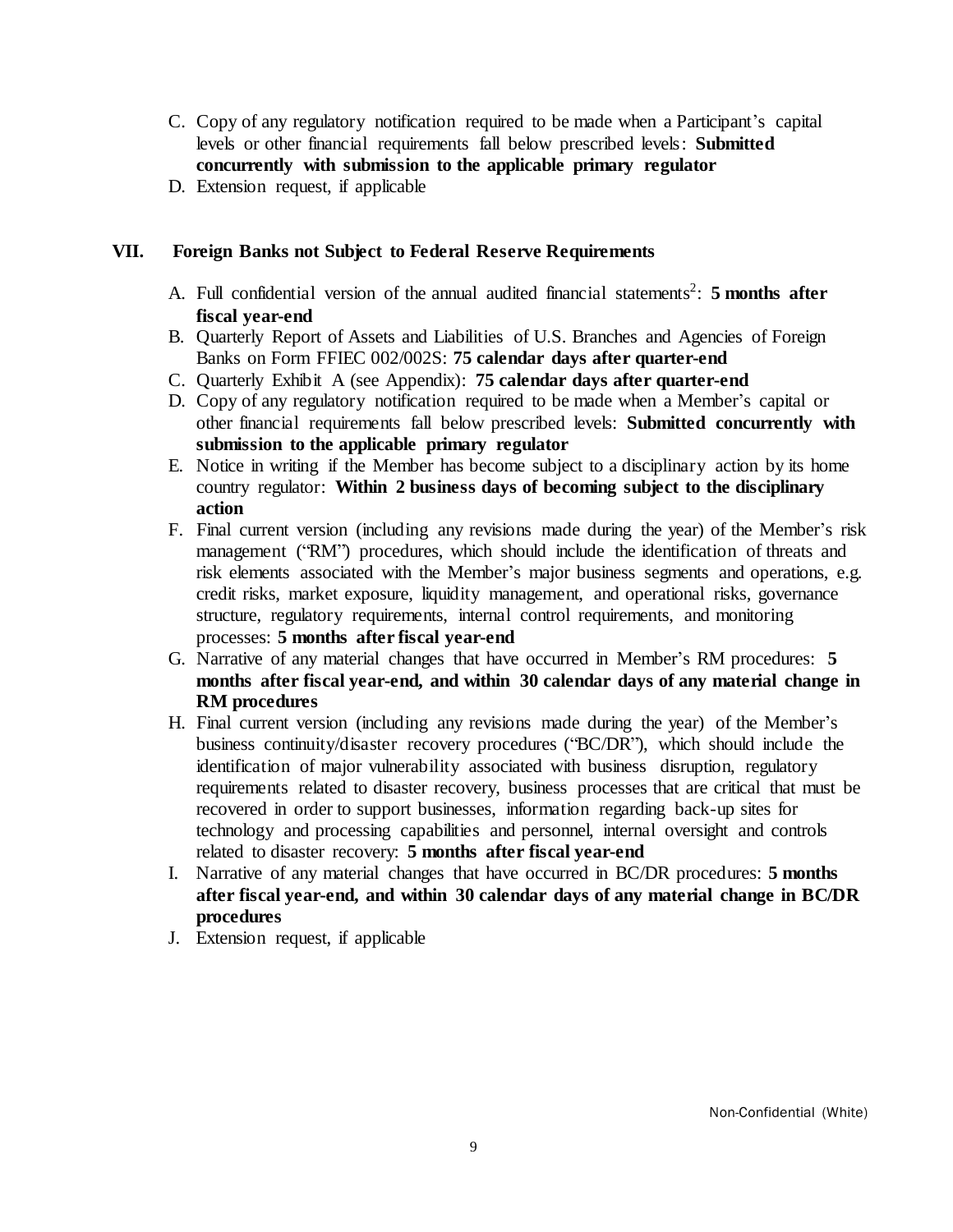#### **VIII. Insurance Companies**

- A. Full confidential version of the annual audited financial statements 2 : **5.5 months after fiscal year-end**
- B. Reports filed with and/or filed in accordance with guidelines issued by the National Association of Insurance Commissioners ("NAIC") or other regulatory authority (e.g. Blue Book): **5.5 months after fiscal year-end**
- C. Copy of any regulatory notification required to be made when a Member's capital or other financial requirements fall below prescribed levels: **Submitted concurrently with submission to the applicable primary regulator**
- D. Extension request, if applicable

#### **IX.Insurance Agencies**

- A. Audited annual reports filed with relevant state insurance departments: **5.5 months after fiscal year-end**
- B. Copy of any regulatory notification required to be made when a Member's capital or other financial requirements fall below prescribed levels: **Submitted concurrently with submission to the applicable primary regulator**
- C. Extension request, if applicable

#### **X. Domestic Investment Advisers**

- A. Full confidential version of the annual audited financial statements 2 : **100 calendar days after fiscal year-end**
- B. Quarterly income statement and balance sheet: **45 calendar days after quarter-end**
- C. Form ADV: **5 calendar days after submission to SEC**
- D. Copy of any regulatory notification required to be made when a Member's capital or other financial requirements fall below prescribed levels: **Submitted concurrently with submission to the applicable primary regulator**
- E. Extension request, if applicable

#### **XI. Foreign Investment Advisers**

- A. Full confidential version of the annual audited financial statements 2 : **5 months after fiscal year-end**
- B. Quarterly income statement and balance sheet: **75 calendar days after quarter-end**
- C. Copy of any regulatory notification required to be made when a Member's capital or other financial requirements fall below prescribed levels: **Submitted concurrently with submission to the applicable primary regulator**
- D. Extension request, if applicable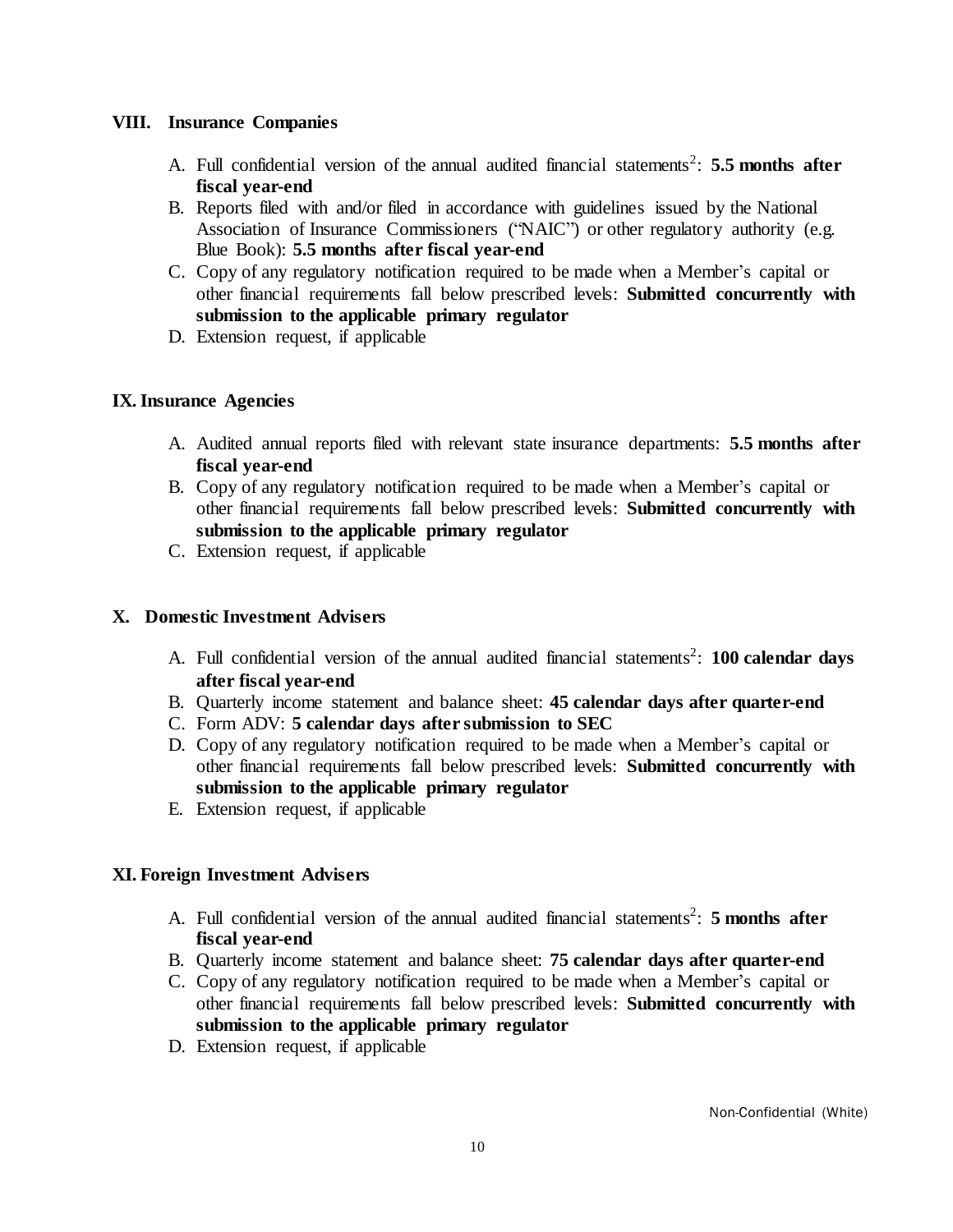#### **XII. SEC-Registered 1940 Act Investment Companies**

- A. Full confidential version of the annual audited financial statements (Form N-CSR<sup>)2</sup>:100 **calendar days after fiscal year-end**
- B. Quarterly Form N-Q: **60 calendar days after quarter-end**
- C. Semi-Annual Form N-CSR: **70 calendar days after period-end**
- D. Copy of any regulatory notification required to be made when a Member's capital or other financial requirements fall below prescribed levels: **Submitted concurrently with submission to the applicable primary regulator**
- E. Extension request, if applicable

#### **XIII. Central Securities Depositories (CSDs)**

- A. Full confidential version of the annual audited financial statements 2 : **5 months after fiscal year-end**
- B. Quarterly income statement and balance sheet: **75 calendar days after quarter-end**
- C. Copy of any regulatory notification required to be made when a Member's capital or other financial requirements fall below prescribed levels: **Submitted concurrently with submission to the applicable primary regulator**
- D. Extension request, if applicable

#### **XIV. Exchanges**

- A. Full confidential version of the annual audited financial statements 2 : **6 months after fiscal year-end**
- B. Quarterly Income Statement and Balance Sheet: **45 calendar days after quarter-end**
- C. Copy of any regulatory notification required to be made when a Member's capital or other financial requirements fall below prescribed levels: **Submitted concurrently with submission to the applicable primary regulator**
- D. Extension request, if applicable

#### **XV. All Other Members**

- A. Full confidential version of the annual audited financial statements 2 : **5 months after fiscal year-end**
- B. Unaudited Quarterly Financial Information: **45 calendar days after quarter-end**
- C. Copy of any regulatory notification required to be made when a Member's capital or other financial requirements fall below levels prescribed by the applicable primary regulator: **Submitted concurrently with submission to the applicable primary regulator**
- D. Extension request, if applicable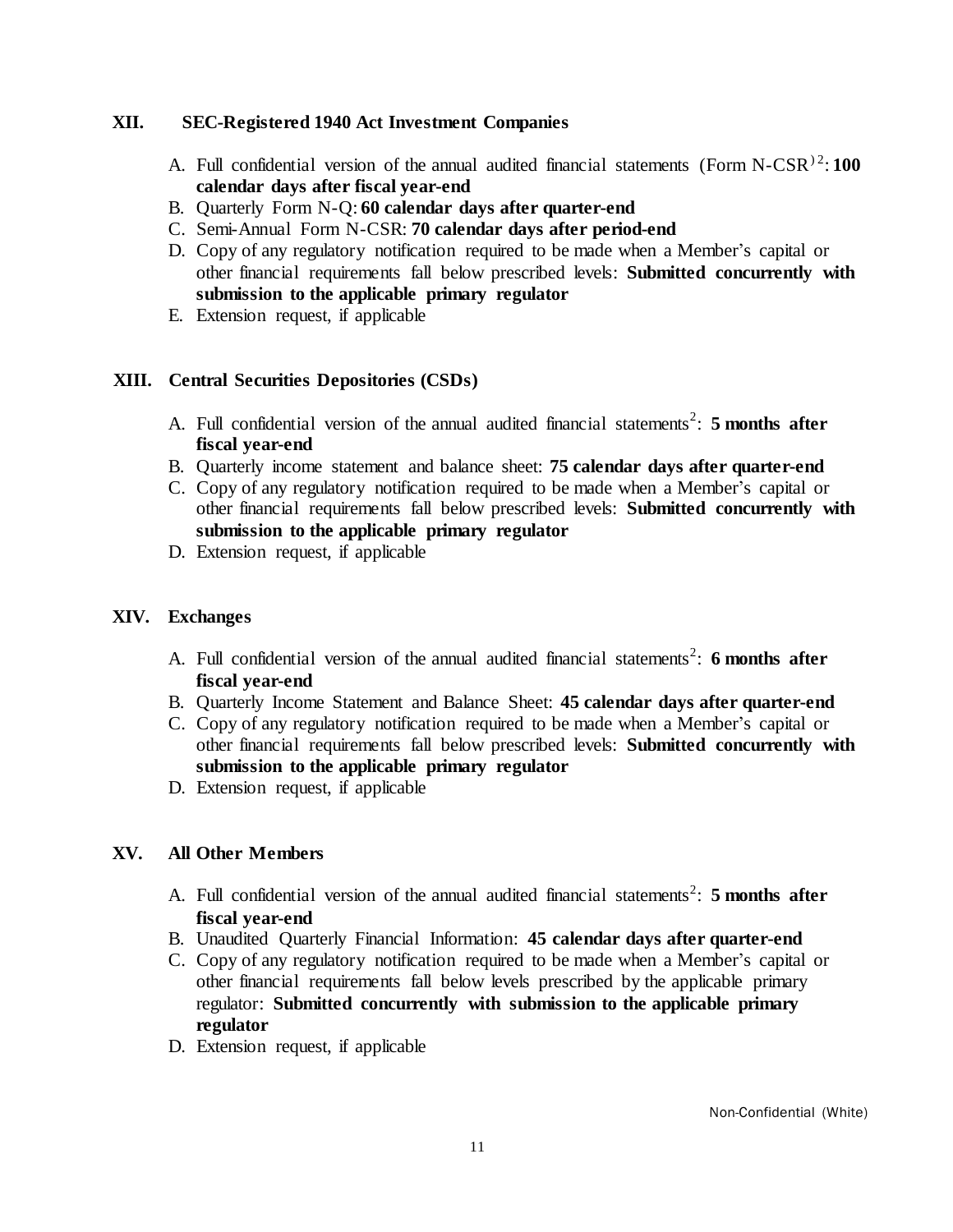**Non-US Domestic Members, Mutual Fund/Insurance Services Members, Fund Members or Insurance Carrier/Retirement Services Members must provide all financial reports or other information requested by NSCC in English.**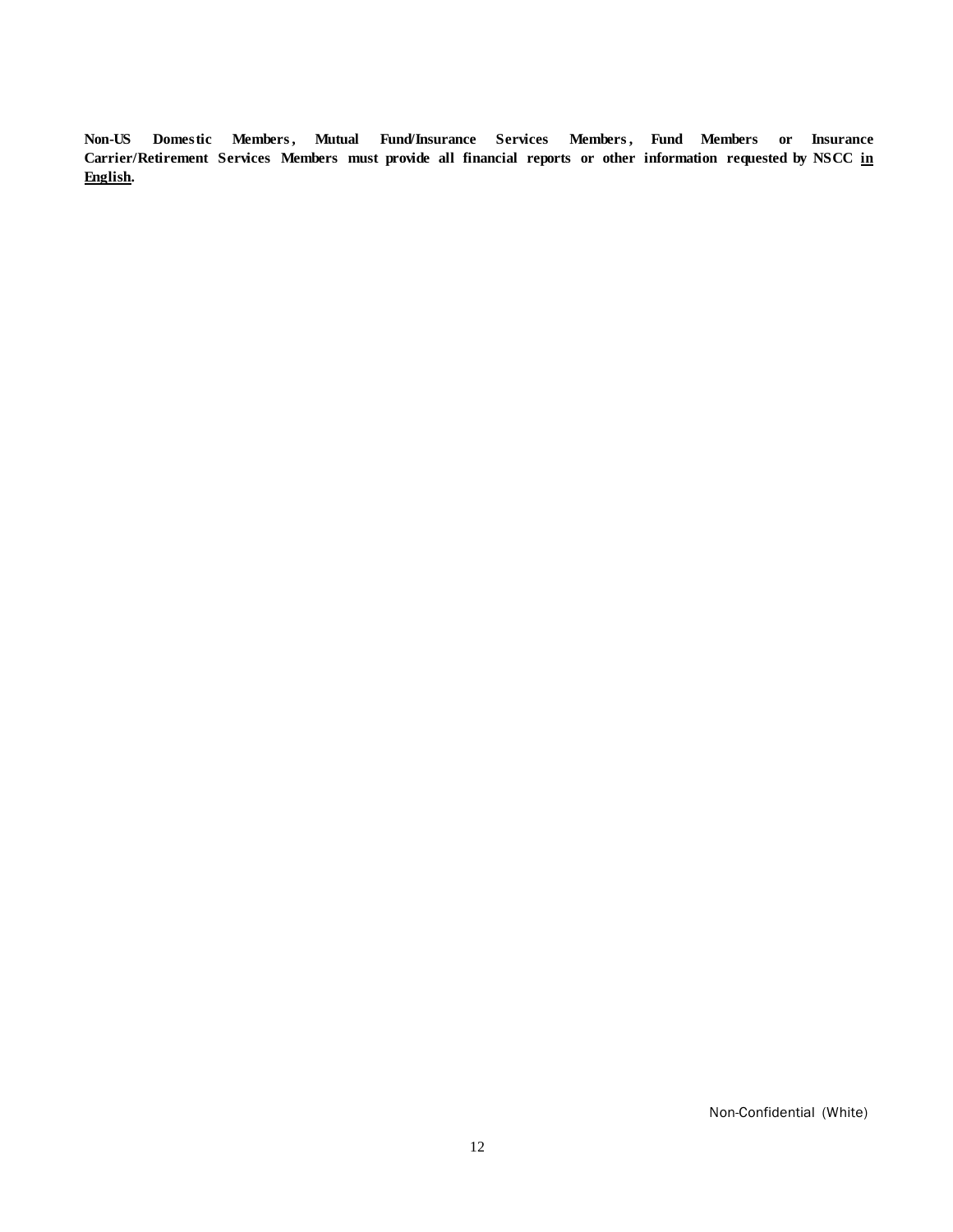## Exhibit A

## Form requesting key financial information Non-U.S. Banks (not subject to Federal Reserve requirements)

Pursuant to NSCC's Rules and Important Notices as published from time to time by the Corporation on its website, [www.dtcc.com,](file://CORP/DATA/NSCCDATA/RISK%20MGMT%20PROC/Credit%20Risk/FICC/GSD/Netting/Word%20Version%20of%20Reporting%20Requirements%2012.11.09/www.dtcc.com) **non-U.S. Bank Members (not subject to Federal Reserve requirements) must complete and provide the attached form and the accompanying certification to NSCC by the 75th calendar day after the end of each fiscal quarter.** Please note that all material changes to the information provided must be submitted to NSCC as soon as practicable.

Please note that the certifying officer should be the Member's chief financial officer, chief executive officer, or similar high-ranking official. If the entity does not have officers with such titles, the highest ranking executive or financial officer will be acceptable to NSCC.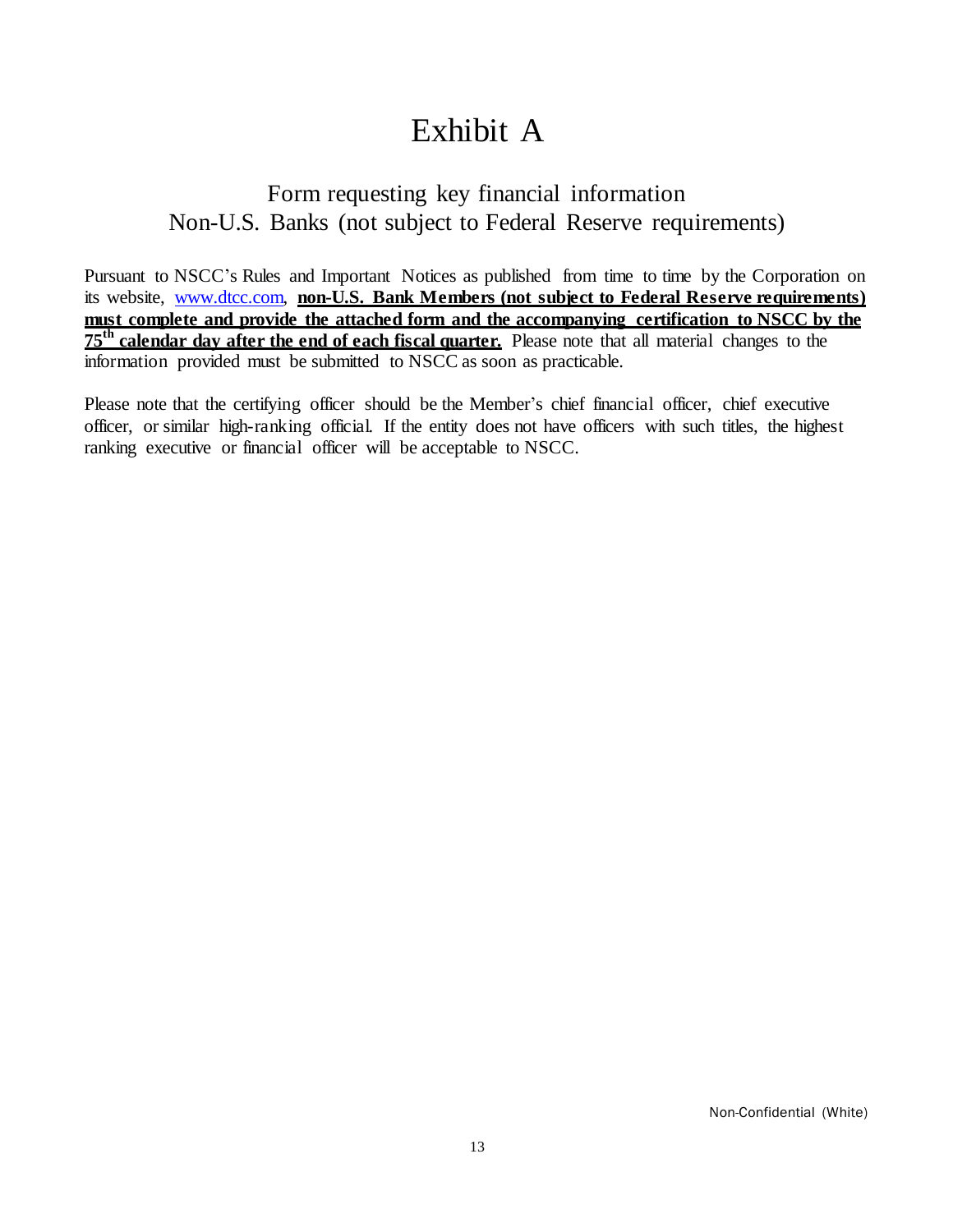| <b>KEY FINANCIAL DATA</b>                 |                              |
|-------------------------------------------|------------------------------|
| For the Quarter Ended:                    |                              |
| Type of GAAP Used                         |                              |
|                                           |                              |
| <b>Balance Sheet Items</b>                | (Local currency thousands)   |
| <b>Total Loans</b>                        |                              |
| <b>Total Assets</b>                       |                              |
| <b>Total Deposits</b>                     |                              |
| <b>Total Liabilities</b>                  |                              |
| <b>Total Equity Capital</b>               |                              |
|                                           |                              |
| <b>Income Statement Items</b>             | (Local currency thousands)   |
| Net Interest Income                       |                              |
| Net Non-Interest Income                   |                              |
| Net Non-Interest Expense                  |                              |
| Pre-Tax Income                            |                              |
| Net Income                                |                              |
|                                           |                              |
| <b>Asset Quality</b>                      | (Ratios to 2 decimal places) |
| Non-Performing Loans to Loans             |                              |
| Loan Loss Reserve to Non-Performing Loans |                              |
| Net Charge-Offs/Loans                     |                              |
|                                           |                              |
| Capital Adequacy                          |                              |
| Total Risk Weighted Assets                |                              |
| Tier 1 Risk-Based Capital Ratio           |                              |
| Total Risk-Based Capital Ratio            |                              |
|                                           |                              |
| Profitability                             |                              |
| Return on Assets                          |                              |
| Return of Equity                          |                              |
|                                           |                              |
| Liquidity                                 |                              |
| Net Loans to Deposits                     |                              |
| Net Loans to Core Deposits                |                              |
|                                           |                              |
|                                           |                              |
|                                           |                              |

\_\_\_\_\_\_\_\_\_\_\_\_\_\_\_\_\_\_\_\_\_\_\_\_\_\_\_\_\_\_\_\_\_\_\_\_\_\_\_\_\_\_\_\_\_\_\_\_\_\_\_\_\_\_\_\_\_\_\_\_\_\_\_\_\_\_\_\_\_\_\_\_\_\_\_\_\_\_\_\_\_